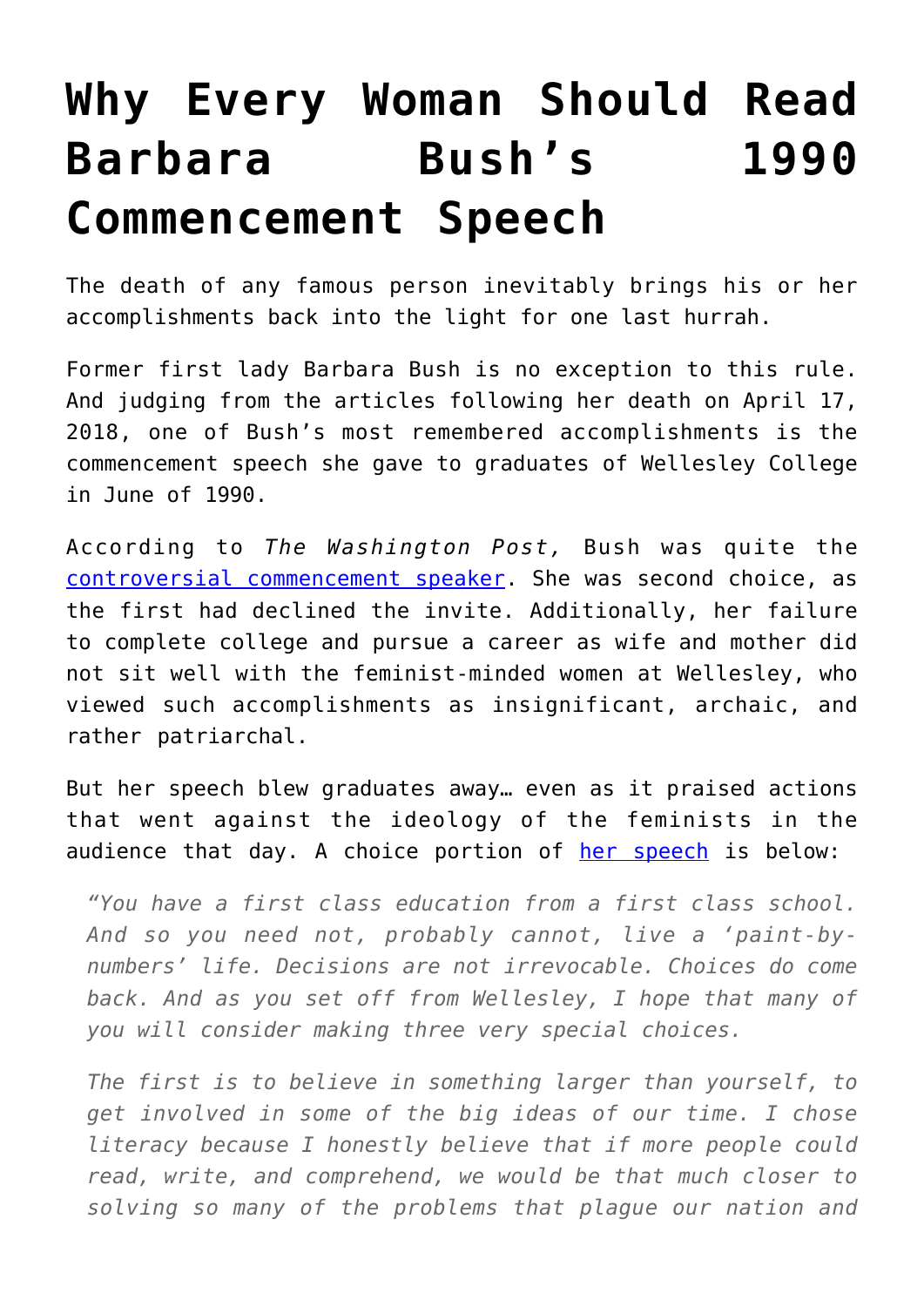*our society.*

*And early on I made another choice, which I hope you'll make as well. Whether you are talking about education, career, or service, you're talking about life — and life really must have joy. It's supposed to be fun.*

*One of the reasons I made the most important decision of my life, to marry George Bush, is because he made me laugh. It's true, sometimes we've laughed through our tears, but that shared laughter has been one of our strongest bonds. Find the joy in life, because as Ferris Bueller said on his day off, 'Life moves pretty fast; and you don't stop and look around once in a while, you're going to miss it.'*

*…*

*The third choice that must not be missed is to cherish your human connections: your relationships with family and friends. For several years, you've had impressed upon you the importance to your career of dedication and hard work. And, of course, that's true. But as important as your obligations as a doctor, a lawyer, a business leader will be, you are a human being first. And those human connections — with spouses, with children, with friends — are the most important investments you will ever make.*

*At the end of your life, you will never regret not having passed one more test, winning one more verdict, or not closing one more deal. You will regret time not spent with a husband, a child, a friend, or a parent.*

*…*

*Now maybe we should adjust faster; maybe we should adjust slower. But whatever the era twenty — whatever the era, whatever the times, one thing will never change: fathers and mothers, if you have children, they must come first. You must read to your children, and you must hug your children, and*